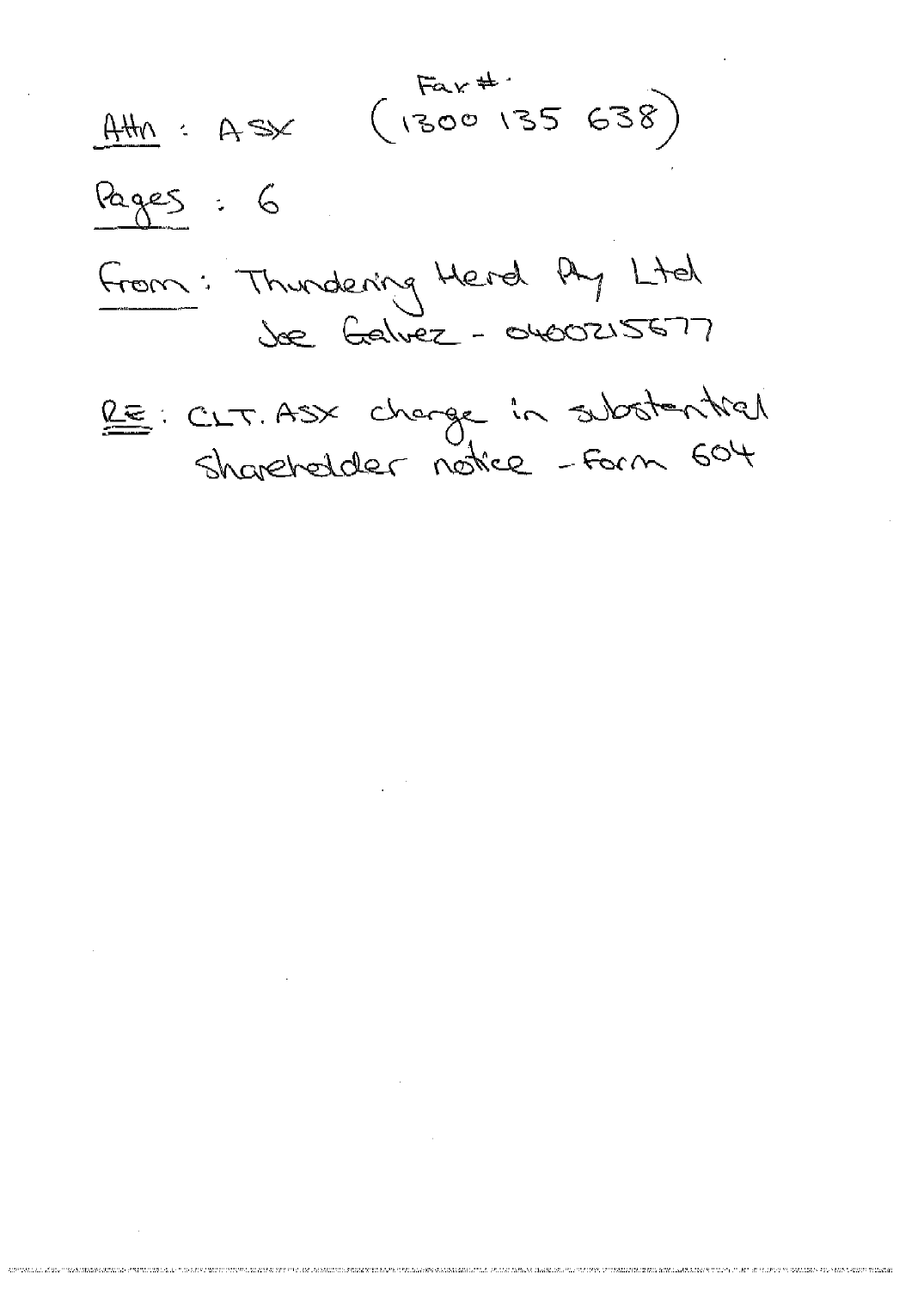# Form 604

Corporations Act 2001 Section 671B

# Notice of change of interests of substantial holder

| To: Company Name/Scheme                         | Celinet Group Limited |     |    |                                                                          |      |  |
|-------------------------------------------------|-----------------------|-----|----|--------------------------------------------------------------------------|------|--|
| ACN/ARSN                                        | 010 721 749           |     |    |                                                                          |      |  |
| 1. Details of substantial holder (1)            |                       |     |    |                                                                          |      |  |
|                                                 |                       |     |    |                                                                          |      |  |
| Name                                            |                       |     |    | Those persons listed in paragraph 4 ("Present relevat interest") below.  |      |  |
| ACN/ARSN (if applicable)                        |                       |     |    | Those persons listed in paragraph 4 ("Present relevant interest") below. |      |  |
| There was a change in the interests of the      |                       |     |    |                                                                          |      |  |
| substantial holder on                           |                       | 08  | 11 |                                                                          | 2021 |  |
| The previous notice was given to the company on |                       | -07 | 01 |                                                                          | 2021 |  |
| The previous notice was dated                   |                       | 05  | 01 |                                                                          | 2021 |  |

### 2. Previous and present voting power

The total number of votes attached to all the voting shares in the company or voting interests in the acheme that the aubstantial holder or an associate (2) had a relevant interest (3) in when last required, and when now required, to give a substantial holding notice to the company of scheme, are as follows:

| Class of securities (4)                    | Previous notice | 1122723-007      | Present notice |                  |  |
|--------------------------------------------|-----------------|------------------|----------------|------------------|--|
|                                            | Person's votes  | Voting power (5) | Person's votes | Voting power (5) |  |
| Fully paid ordinary shares<br>(CLT Shares) | 18.563.591      | 7.91%            | 14.675.777     | 5.92%            |  |

#### 3. Changes in relevant interests

Particulars of each change in, or change in the nature of, a relevant interest of the substantial holder or an associate in voting securities of the company or scheme, since the substantial<br>holder was last required to give

| Date of change             | Person whose<br>relevant<br>interest<br>_changed. | Nature of<br>change (6)                                                                                                                                      | Consideration given in<br>relation to change (7)  | Class and<br>number of<br>securities<br>affected | Person's<br>votes<br>affected |  |
|----------------------------|---------------------------------------------------|--------------------------------------------------------------------------------------------------------------------------------------------------------------|---------------------------------------------------|--------------------------------------------------|-------------------------------|--|
| 24/03/2021 -<br>15/11/2021 | Thundering<br>Herd                                | SELL                                                                                                                                                         | \$312,247.10 (\$0.0596 to<br>$$0.09$ per s, hare) | 4.989.750<br>ORD                                 | 4,989,750                     |  |
| 25/02/2021 -<br>11/06/2021 | Thundering<br>Herd                                | BUY                                                                                                                                                          | \$167,490.50 (\$0.061 to<br>\$0.105 per share)    | 2,000,000<br>ORD                                 | 2,000,000                     |  |
| 25/02/2021-<br>15/11/2021  | Galvez<br>Investments                             | Relevant interest artses<br>under section 608(3)(a)<br>of the Corporations Act<br>because it holds a voting<br>power greater than 20%<br>in Thundering Herd. | Not Applicable                                    | 2,989.750<br>ORD                                 | Not<br>Applicable             |  |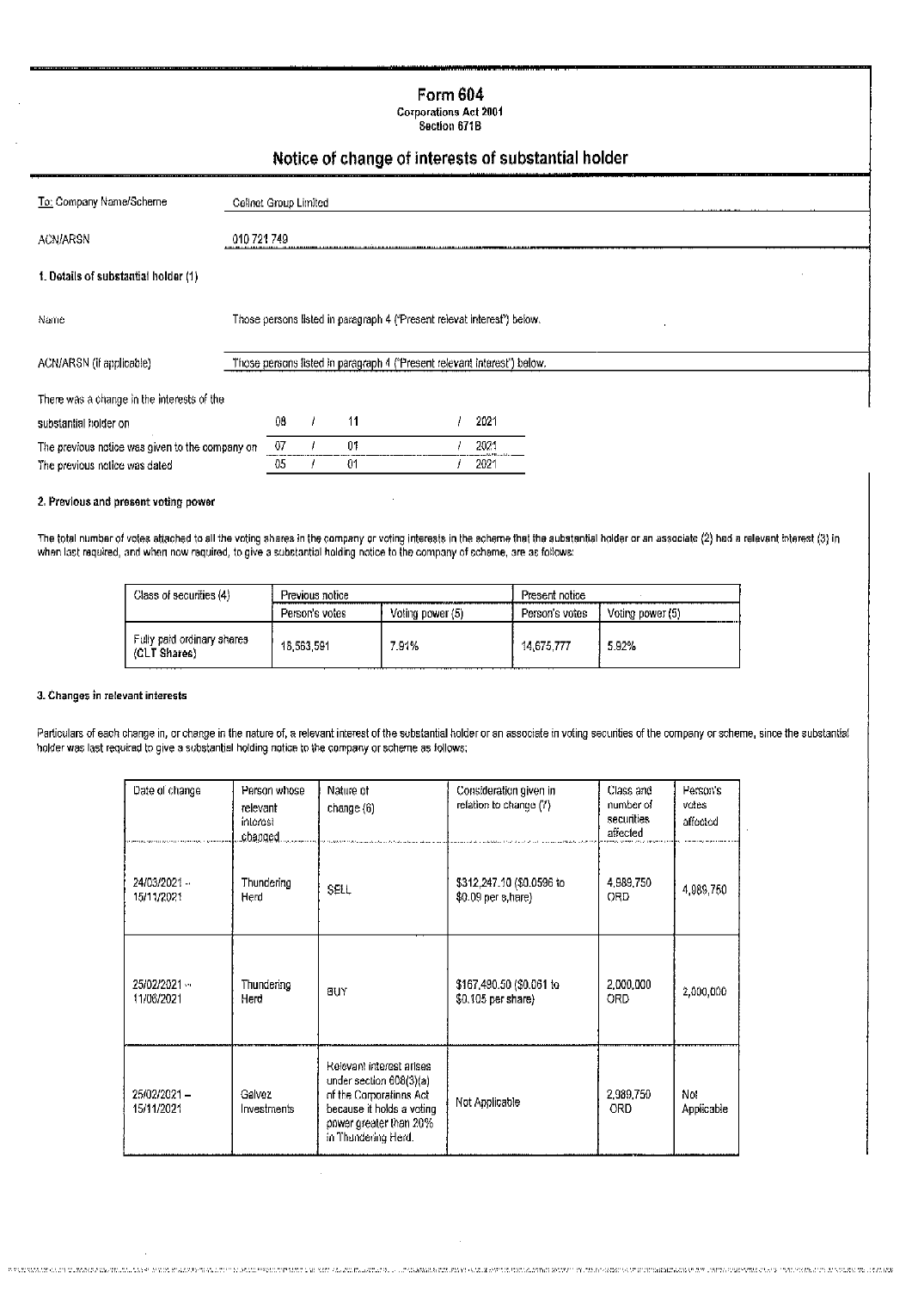| 25/02/2021 -<br>15/11/2021 | Mr Galvez             | Relevant interest arises<br>under sections 608(1)(b),<br>608(1)(c) and 608(3)(b)<br>of the Corporations Act<br>because he controls<br>Thundering Herd and<br>has the power to control<br>the voting and disposal<br>rights of shares held by<br>Thundering Herd.       | Not Applicable                                | 2,989,750<br>ORD      | Not<br>Applicable  |
|----------------------------|-----------------------|------------------------------------------------------------------------------------------------------------------------------------------------------------------------------------------------------------------------------------------------------------------------|-----------------------------------------------|-----------------------|--------------------|
| 25/02/2021 -<br>15/11/2021 | Faraday<br>Capital    | Relevant interest arises<br>under section 608(3)(a)<br>of the Corporations Act<br>because it holds a voting<br>power greater than 20%<br>in Thundering Herd.                                                                                                           | Not Applicable                                | 2,989,750<br>ORD      | Not<br>Applicable  |
| 22/01/2021-<br>01/10/2021  | Galvez<br>Investments | SELL                                                                                                                                                                                                                                                                   | \$128,449.85 (\$0.071 to \$0.12<br>per share) | 750,000<br>ORD        | 750,000            |
| 18/01/2021<br>28/01/2021   | Galvez<br>investments | <b>BUY</b>                                                                                                                                                                                                                                                             | \$52,557.76 (\$0.105 per<br>shara)            | 500,000<br>ORD        | 500,000            |
| 18/01/2021-<br>28/01/2021  | Mr Galvez             | Relevant interest arises<br>under sections 608(1)(b).<br>608(1)(c) and 608(3)(b)<br>of the Corporations Act<br>because he controls<br>Galvez Investments and<br>has the power to control<br>the voting and disposal<br>rights of shares held by<br>Galvez Investments. | Not Applicable                                | 250,000<br>ORD        | Not.<br>Applicable |
| 13/01/2021                 | Faraday<br>Capital    | SELL                                                                                                                                                                                                                                                                   | \$125,339.23 (\$0.14 per<br>share)            | 898.064<br><b>ORD</b> | 898,064            |
| 13/01/2021                 | Faraday<br>Capital    | Relevant interest arises<br>under section 608(3)(a)<br>of the Corporations Act<br>because it holds a voting<br>power greater than 20%<br>in Thundering Herd.                                                                                                           | Not Applicable                                | 898.064<br>ORD        | Not<br>Applicable  |

## 4. Prosont relevant interest

 $\alpha$ 

Particulars of each relevant interest of the substantial holder in voting securities after the change are as follows: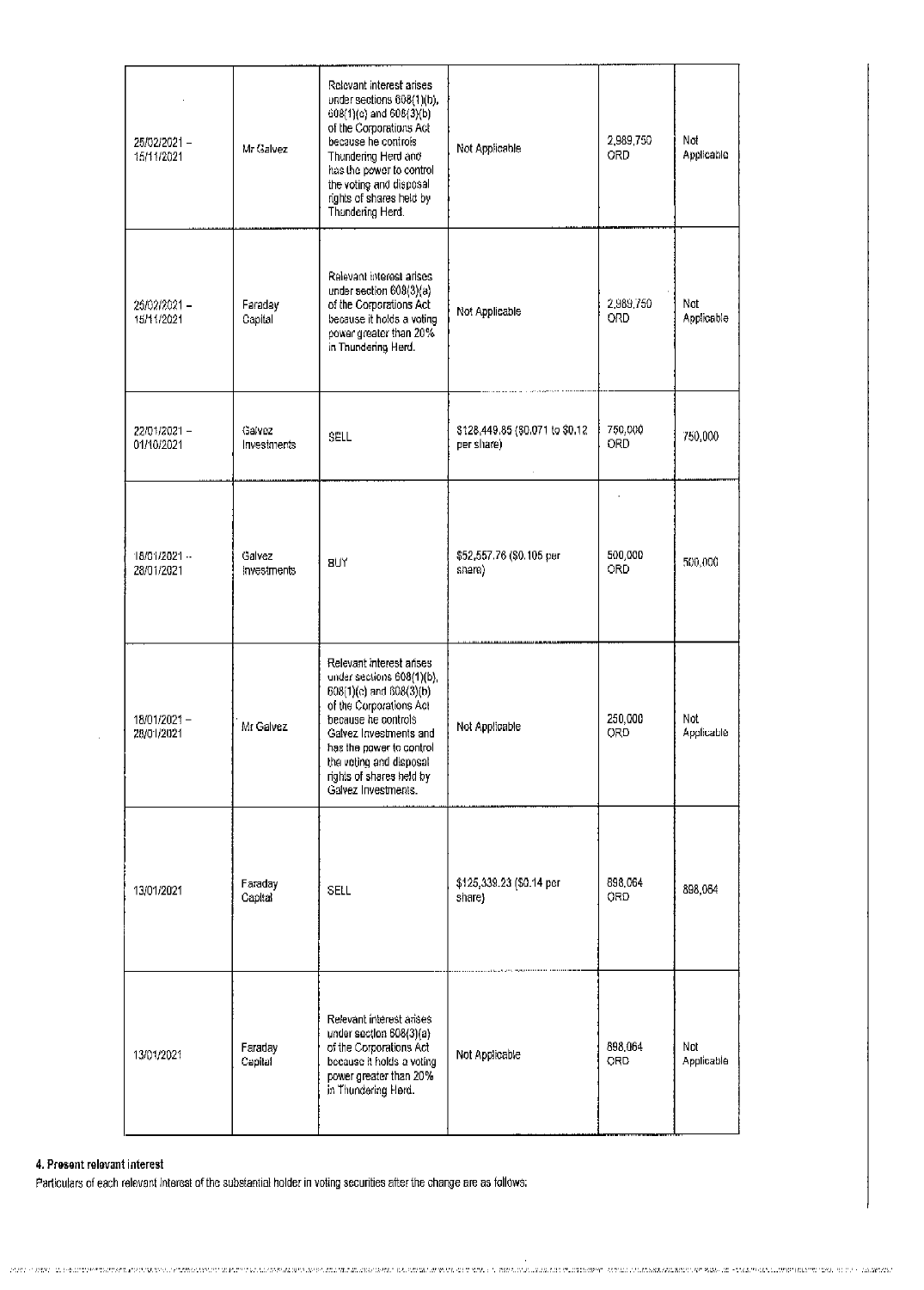| Holder of relevant<br>interest                                                                                                     | Registered<br>holder of<br>securities | Person entitled to be<br>registered as holder (8) | Nature of<br>relevant<br>interest (6)                                                                                                                                                                                                                               | Class and<br>number of<br>securities | Person's<br>votes   |
|------------------------------------------------------------------------------------------------------------------------------------|---------------------------------------|---------------------------------------------------|---------------------------------------------------------------------------------------------------------------------------------------------------------------------------------------------------------------------------------------------------------------------|--------------------------------------|---------------------|
| Thundering Herd<br>Pty Ltd ACN 603<br>726 085<br>(Thundering Herd)                                                                 | Thundering<br>Herd                    | Thundering Herd                                   | Relevant interest arises under<br>section 608(1)(a) of the<br>Corporations Act 2001 (Cth)<br>(Corporations Act) because it<br>is the registered holder of the<br>shares.                                                                                            | 6.990.508<br>ORD                     | 6,990,508           |
| Galvez Investments<br>Pty Ltd ACN 157<br>945 545 as trustee<br>for the Galvez de<br>Rivero Family Trust<br>(Galvez<br>(nvestments) | Thundering<br>Herd                    | Thundering Hard                                   | Relevant interest arises under<br>section 608(3)(a) of the<br>Corporations Act because it<br>holds a voting power greater.<br>than 20% in Thundering Herd.                                                                                                          | 6,990,508<br>ORD.                    | Not.<br>Applicable  |
| Galvez Investments                                                                                                                 | Galvezi<br>Investments                | Galvez Investments                                | Relevant interest arises under<br>section 608(1)(a) of the<br>Corporations Act because it is<br>the registered holder of the<br>shares.                                                                                                                             | пi                                   | Nil                 |
| Joseph Alberto<br>Galvez (Mr Galvez)                                                                                               | Thundering<br>Herd                    | Thundering Herd                                   | Relevant interest arises under<br>sections 608(1)(b), 608(1)(c)<br>and 608(3)(b) of the<br>Corporations Act because he<br>controls Thundering Herd and<br>has the power to control the<br>voting and disposal rights of<br>shares held by Thundering<br>Herd.       | 6,990,508<br>ORD.                    | Not<br>Applicable   |
| Mr Gaivez                                                                                                                          | Galvez.<br>investments                | Galvez Investments                                | Relevant interest arises under<br>sections 608(1)(b), 608(1)(c)<br>and 608(3)(b) of the<br>Corporations Act because he<br>controls Galvez Investments<br>and has the power to control.<br>the voting and disposal rights<br>of shares held by Galvez<br>Investments | Nil                                  | Not<br>Applicable   |
| Faraday Capital Pty<br>Ltd ACN 600599246<br>as trustee for the<br>Faraday Capital<br>Trust (Faraday<br>Capital)                    | Thundering<br>Herd                    | Thundering Herd                                   | Relevant interest arises under<br>section 608(3)(a) of the<br>Corporations Act because it<br>holds a voting power greater.<br>than 20% in Thundering Herd.                                                                                                          | 6,990,508<br>ORD                     | Not .<br>Applicable |
| . Faraday Capital                                                                                                                  | Faraday<br>Capital                    | Faraday Capital                                   | Relevant interest arises under<br>section 608(1)(a) of the<br>Corporations Act because it is<br>the registered holder of the<br>shares.                                                                                                                             | 7,435,269<br>ORD.                    | 7 435 269           |

The COMPANY CONSTRUCTION OF THE COMPANY OF THE CONTROL CONTROL CONTROL CONTROL CONTROL CONTROL CONTROL CONTROL CONTROL CONTROL CONTROL CONTROL CONTROL CONTROL CONTROL CONTROL CONTROL CONTROL CONTROL CONTROL CONTROL CONTROL

 $\mathcal{A}^{\mathcal{A}}$ 

 $\sim$ 

 $\sim 10^{-11}$ 

 $\langle \sigma \rangle$  .

 $\hat{\mathcal{A}}$ 

 $\bar{ }$  ,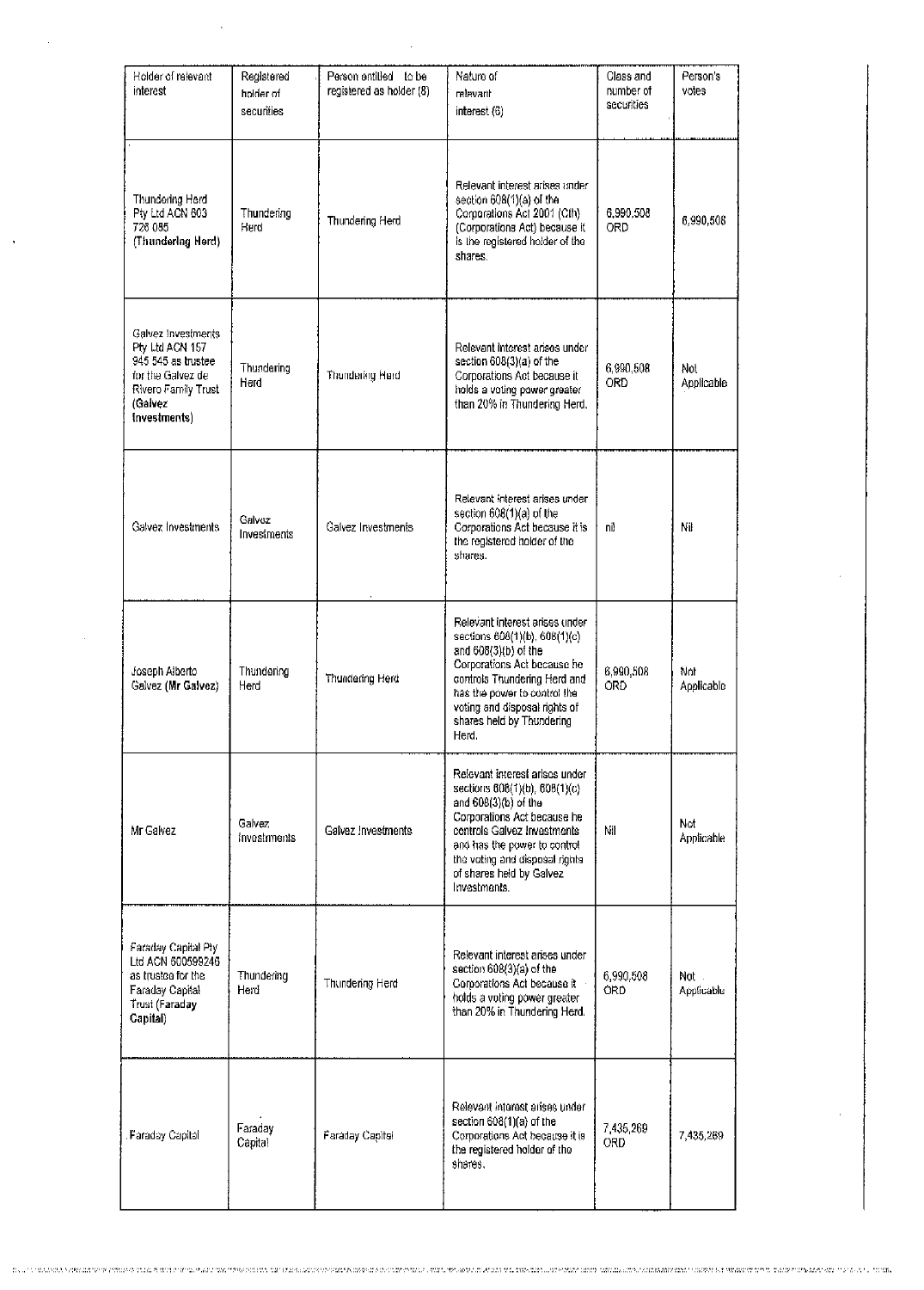| Mr Michael Shaun<br>Faraday<br>Caultai<br>Reddie (Reddie) | Faraday Capital | Relevant interest arises under<br>sections $608(1)(b)$ , $608(1)(c)$<br>and $608(3)(b)$ of the<br>Corporations Act because he<br>controls Faraday Capital and<br>has the power to control the<br>voting and disposal rights of<br>shares held by Faraday<br>Capital. | 7.435.269<br>ORD | Not<br>Applicable |
|-----------------------------------------------------------|-----------------|----------------------------------------------------------------------------------------------------------------------------------------------------------------------------------------------------------------------------------------------------------------------|------------------|-------------------|

#### 6. Changes in association

The persons who have become associates (2) of, coased to be associates of, or have changed the nature of their association (9) with, the substantial holder in relation to voting interests in the company or scheme are as follows:

| . ACN/ARSN<br>' (it applicable)<br>Name and | <b>BSSOCIAtion</b><br>Nature of |  |
|---------------------------------------------|---------------------------------|--|
| Not applicable                              | Not applicable                  |  |

#### 7. Addresses

The addresses of persons named in this form are as follows:

| Name               | Address                                            |
|--------------------|----------------------------------------------------|
| Thundering Herd    | Level 27, 101 Collins Street, Melbourne, VIC, 3000 |
| Galvez Investments | 84 Edgevale Road., Kew, VIC, 3101                  |
| Mr Galvez          | 84 Edgevale Road, Kew, VIC, 3101                   |
| Haraday Capital    | Level 40, 140 William Street, Melbourne, VIC, 3000 |
| Mr Reddie          | Level 40, 140 William Street, Melbourne, VIC, 3000 |

## **Signature**

| print name | Joseph Alberto Galvez                                                                                                                                                                                                          | Japacity | Director |    |      |
|------------|--------------------------------------------------------------------------------------------------------------------------------------------------------------------------------------------------------------------------------|----------|----------|----|------|
| sign here  | Appears and the contract of the component of the contract of the contract of the contract of the contract of the contract of the contract of the contract of the contract of the contract of the contract of the contract of t | Date     | 16       | 11 | 2021 |

#### **DIRECTIONS**

- $(1)$ If there are a number of substantial holders with similar or retated relevant issues (eg. A corporation and its related corporations, or the manager and trustoe of an equity trust), the names could be included in an annexure to the form. If the relevant interests of a group of persons are essentially similar, they may be referred to throughout the form as a specifically named group if the membership of each group, with the names and addresses of members is clearly set out in paragraph 6 of the form.
- $(2)$ See the definition of "associate" in Section 9 of the Corporations Act 2001.
- $(3)$ See the definition of "relevant interest" in sections 608 and 671B(7) of the Corporations Act 2001.
- $\left( 4\right)$ The voting shares of a company constitute one class unless divided into separate classes.
- $(5)$ The person's votes divided by the total votes in the body corporate or scheme multiplied by 100.
- $(6)$ Include details of:
	- any relevant agreement or other circumstances by which the relevant interest was acquired. If subsection 671B(4) applies, a copy of any document setting out  $(a)$ the terms of any relevant agreement, and a statement by the person giving full and accurate details of any contract, scheme or arrangement, must accompany this form, together with a written statement certifying this contract, scheme or arrangement; and
	- $(b)$ any qualification of the power of a person to exercise, control the exercise of, the voting powers or disposal of the securities to which the relevent interest relates (indicating clearly the particular securities to which the qualification applies).
	- See the definition of "relevant agreement" in section 9 of the Corporations Act 2001.
- $(7)$ Dotails of the consideration must include any and all benefits, money and other, that any person from whom a relevant interest was acquired has, or may, become entitled to receive in relation to that acquisition. Details must be included even if the benefit is conditional on the happening or not of a contingency. Details must be included of any benefit paid on behalf of the substantial holder or its associate in relation to the acquisitions, even if they are not paid directly to the person from whom the relevant interest was acquired.
- $(3)$ If the substantial holder in unable to determine the identity of the person (eg. If the relevant interest arises because of an option) write "unknown".